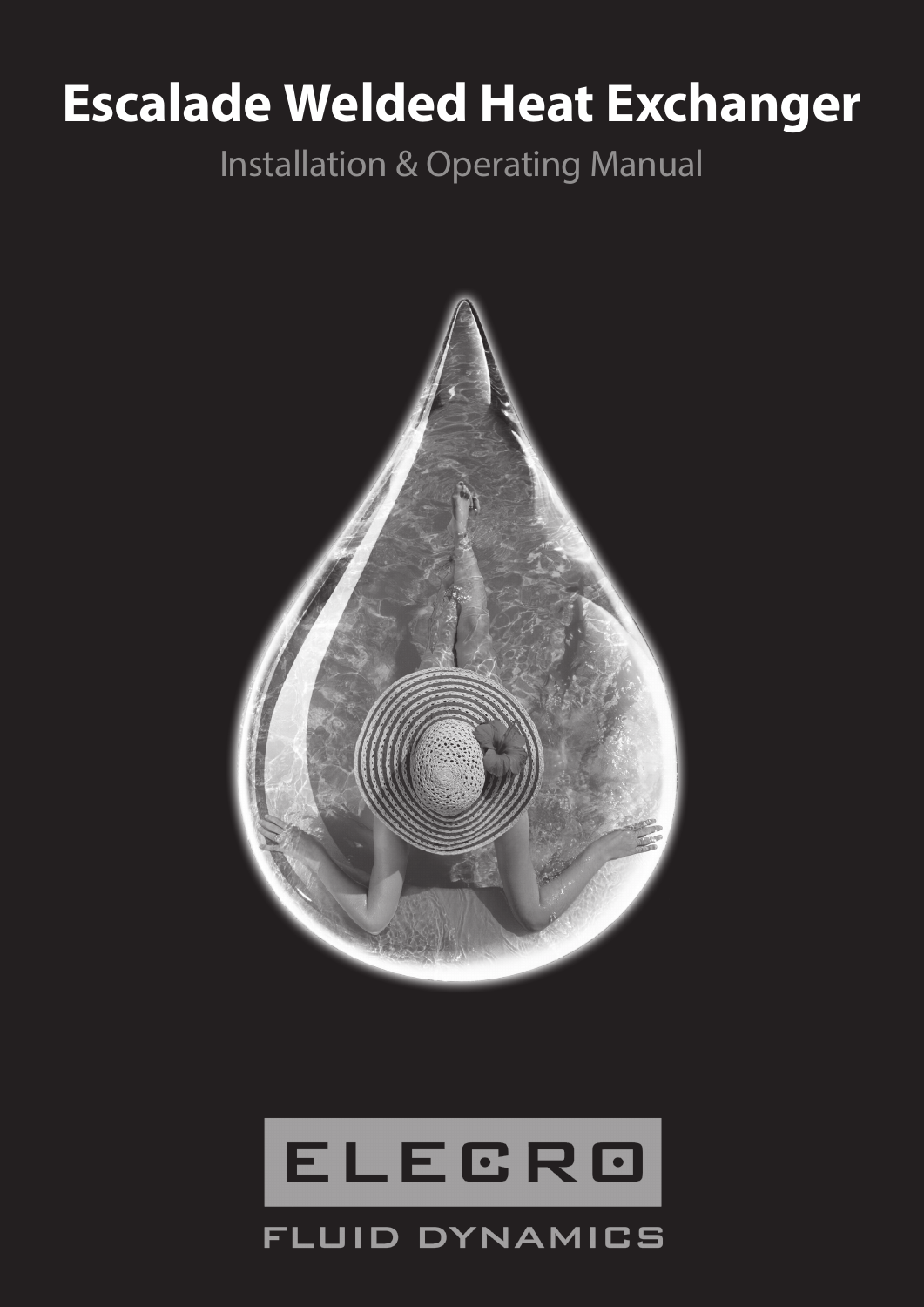**www.elecro.co.uk**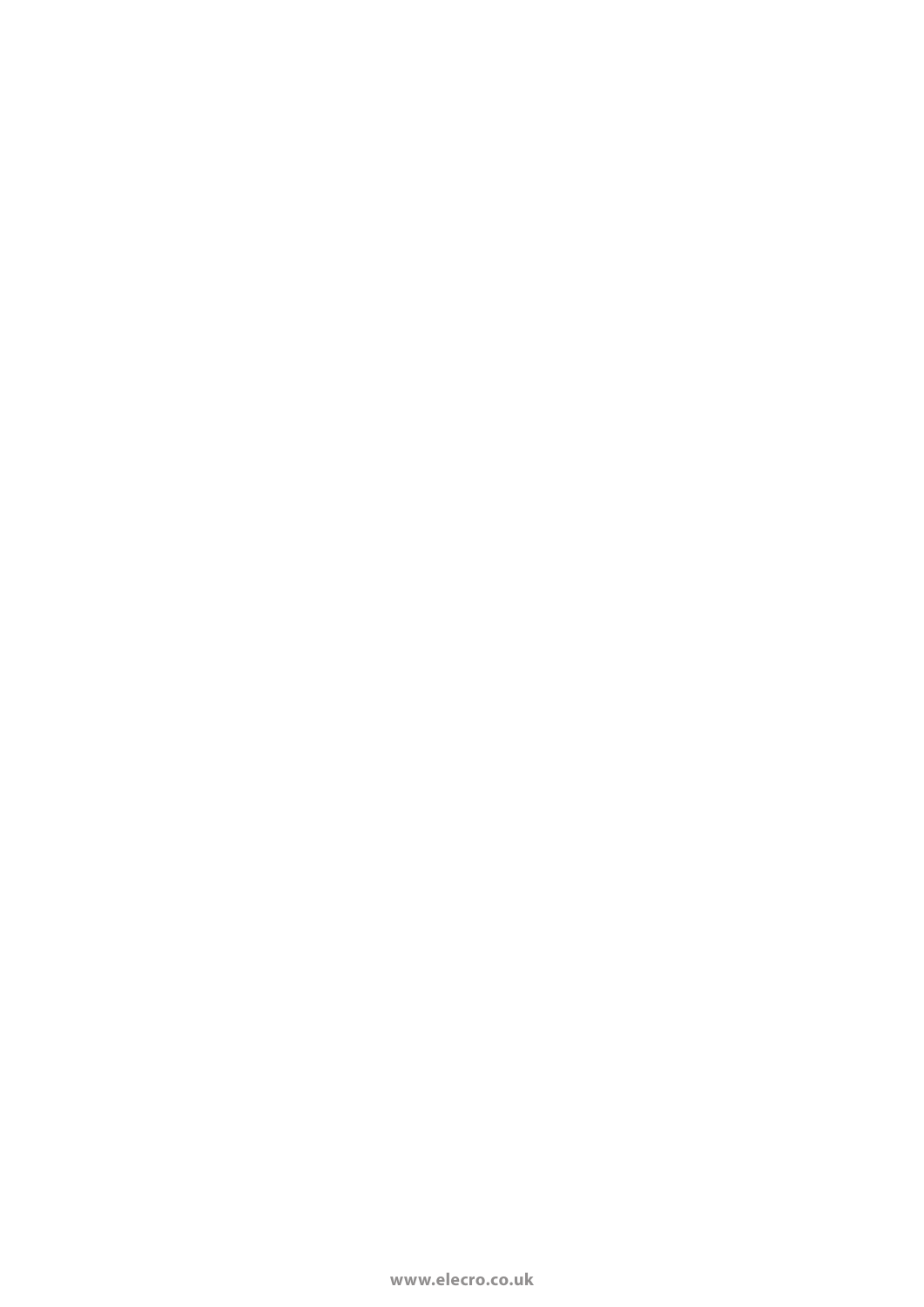## **Important Notes!**

Congratulations on purchasing your new Elecro Escalade Welded Heat Exchanger. Manufactured in the UK to exacting standards, using the highest quality materials. To ensure exceptional performance and reliability please take a moment to read these instructions. Your new heat exchanger must be installed and operated as specified.

**This heat exchanger must be installed correctly by qualified personnel only, and in accordance with any national/ regional requirements / regulations.**

# **Product Overview**

#### **Standard Escalade Welded Heat Exchanger**

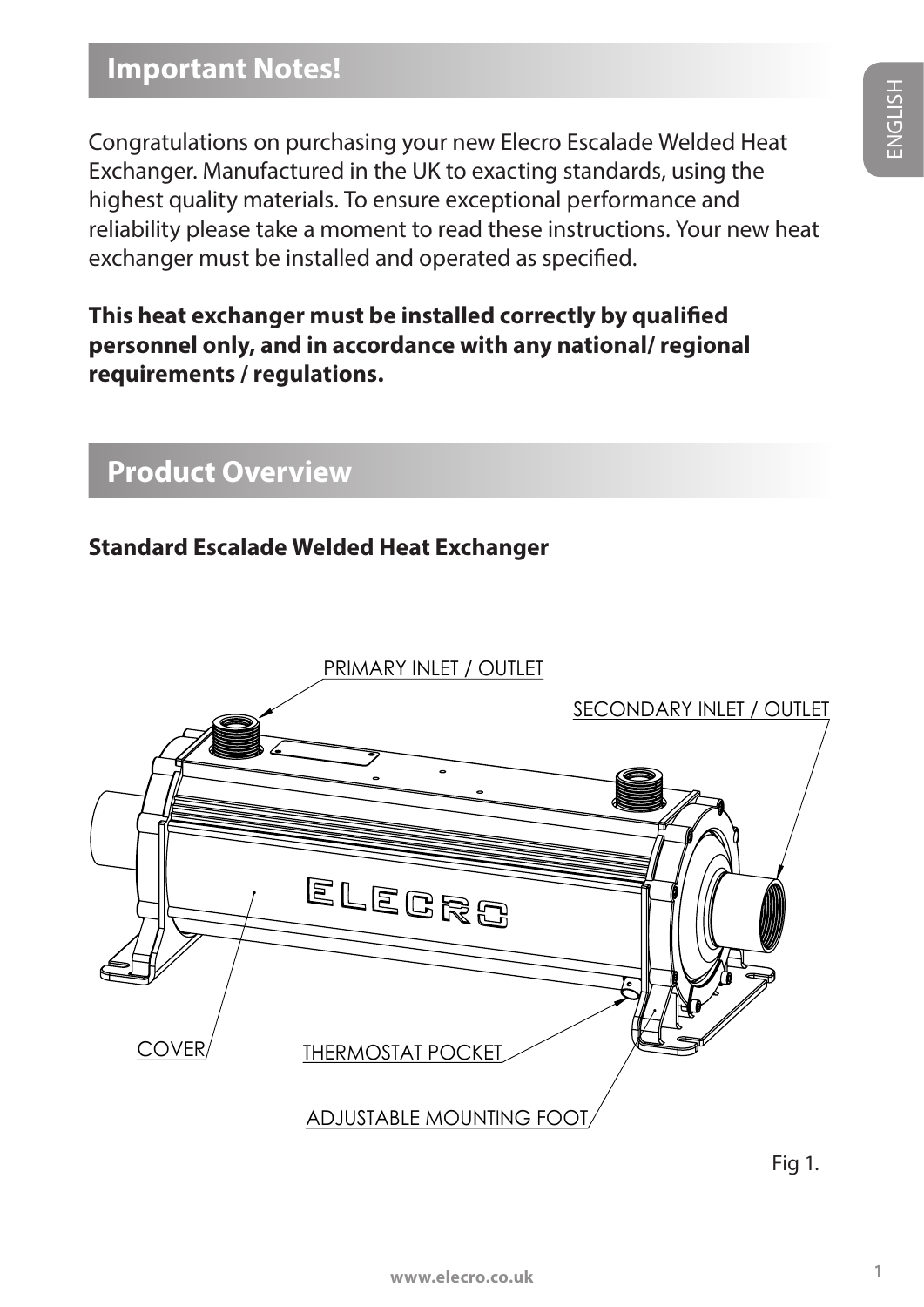## **Specification**

#### **Transfer values**

| <b>Standard</b><br>Output<br>Power | $(HOT)$ Flow<br>$(m3/h)$<br>Primary | Head<br>(kpa)<br>Primary<br>(HOT)<br>Loss | <b>JOL) Flow</b><br>(m <sup>3</sup> /h)<br>Secondary<br>(POOL | (POOL) Head<br>Secondary<br>Loss (kpa) | AT 50°C (kW) | (kW)<br>60°C<br>ā | AT 70°C (kW) |
|------------------------------------|-------------------------------------|-------------------------------------------|---------------------------------------------------------------|----------------------------------------|--------------|-------------------|--------------|
| 30-kW                              | 1.1                                 | 9.7                                       | 15                                                            | 11.7                                   | 26           | 30                | 34           |
| 40-kW                              | 2.4                                 | 23                                        | 19                                                            | 16.1                                   | 34           | 37                | 40           |
| 75-kW                              | 3.0                                 | 52                                        | 21                                                            | 17.8                                   | 54           | 64                | 75           |

ΔT = Temperature difference between Primary (Hot) and Secondary (Pool) To calculate BTU multiply kW x 3412

 $kW \times 3412 = BTU$  Output

**Note:** Maximum primary operating temperature is 400ºC

#### **Dimensions (mm) - Standard Escalade Heat Exchanger**



|          | Α   | Β   | C   |
|----------|-----|-----|-----|
| 30-kW    | 382 | 467 | 262 |
| $40$ -kW | 430 | 515 | 310 |
| 75-kW    | 674 | 759 | 554 |

# **Installation**

Your heat exchanger can be installed either horizontally or vertically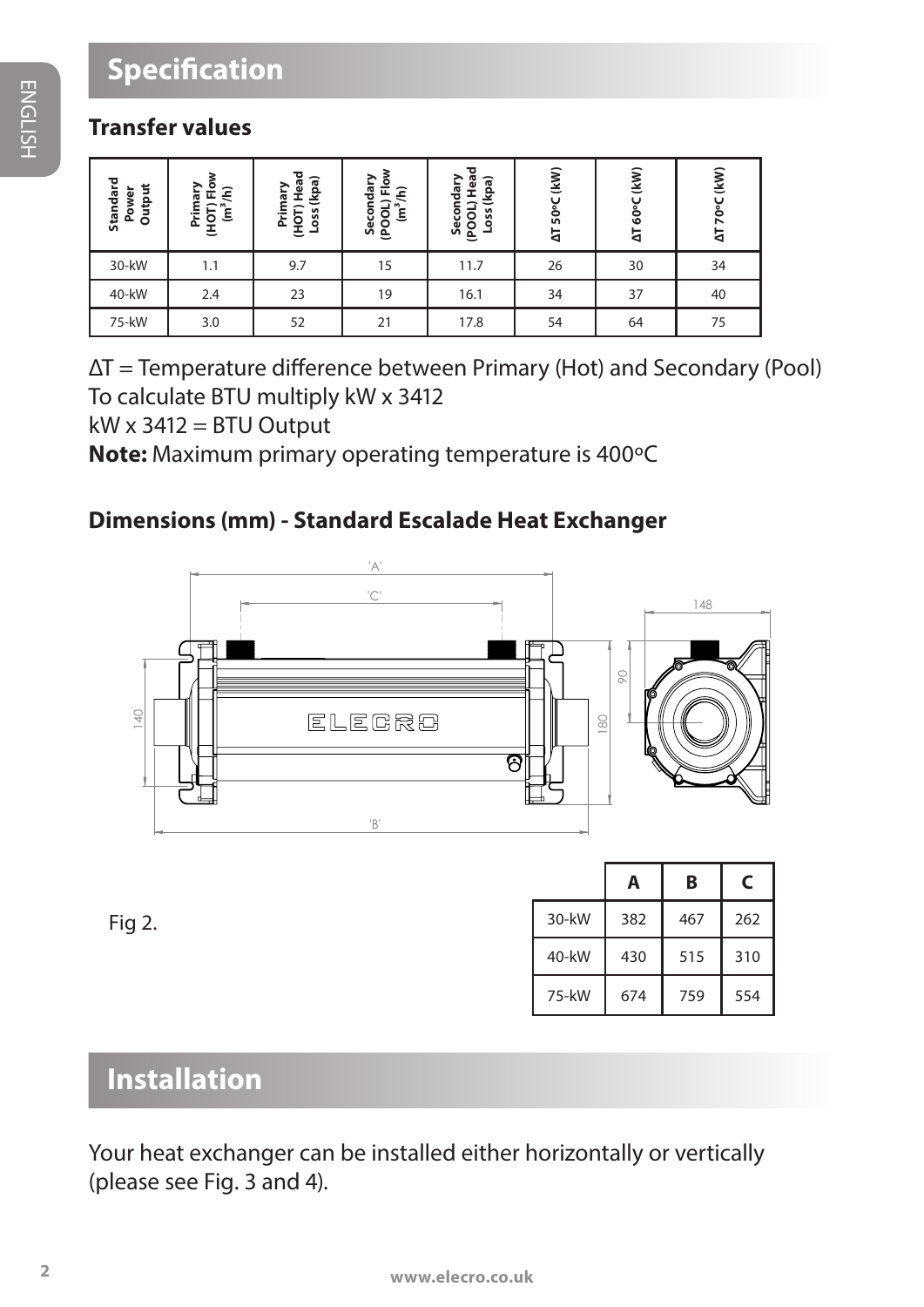#### **Vertical Installation**



## **Horizontal installation**



ENGLISH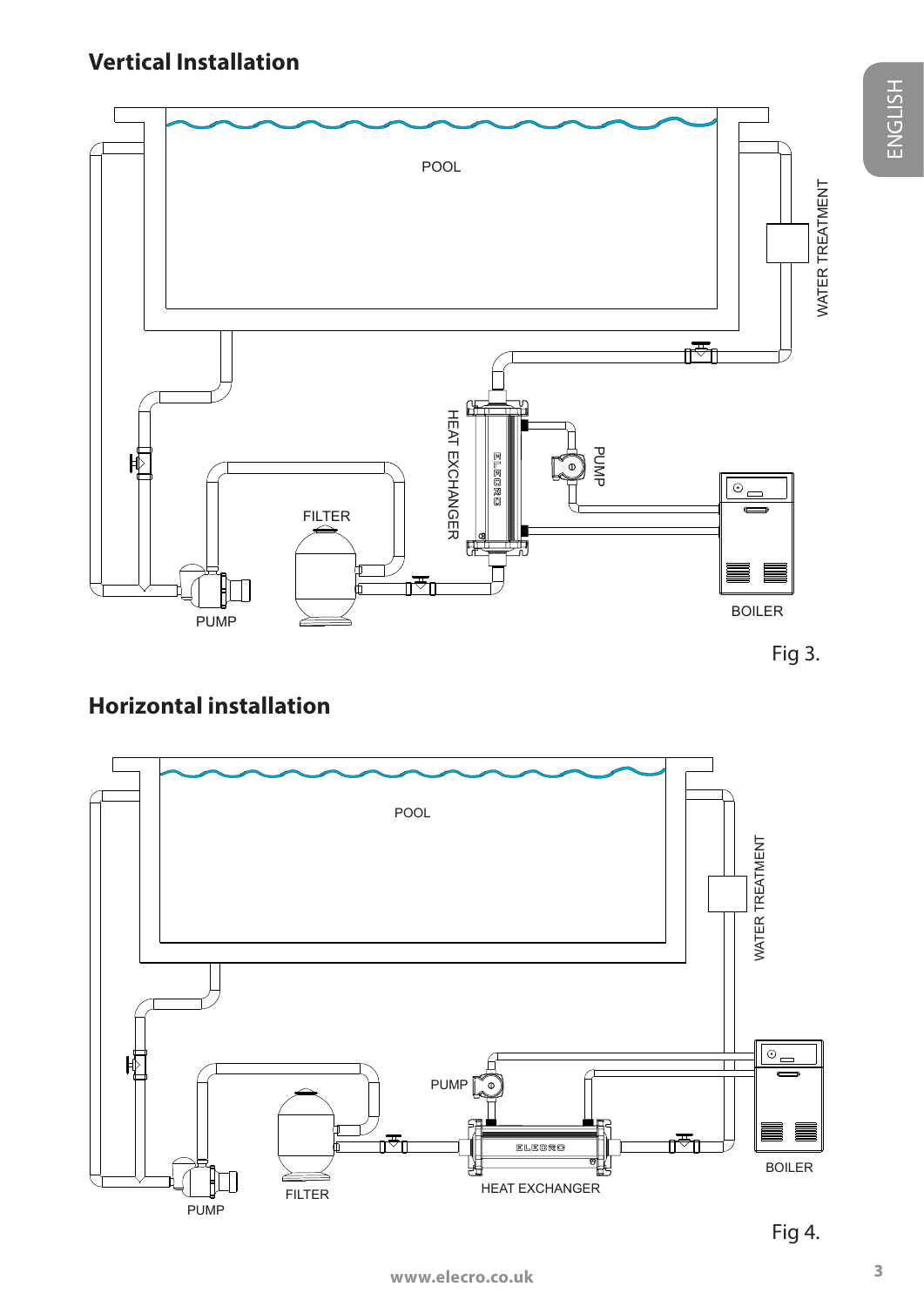#### **Wall mounting:**



Your heat exchanger should be connected to the two independent water circuits as follows:

#### **1. Connection to Water Filtration Circuit (Secondary)**

The heat exchanger should be plumbed inline, after the filtration pump and filter and before any water treatment equipment. It should be fed with clean water. Weed / debris should not be allowed to enter the heat exchanger. The heat exchanger should be installed as close as possible to the boiler/heat source to minimise heat loss.

To assist with correct air purging and to ensure that the heat exchanger remains full of water during operation, it should be installed at the lowest point in the filtration circuit.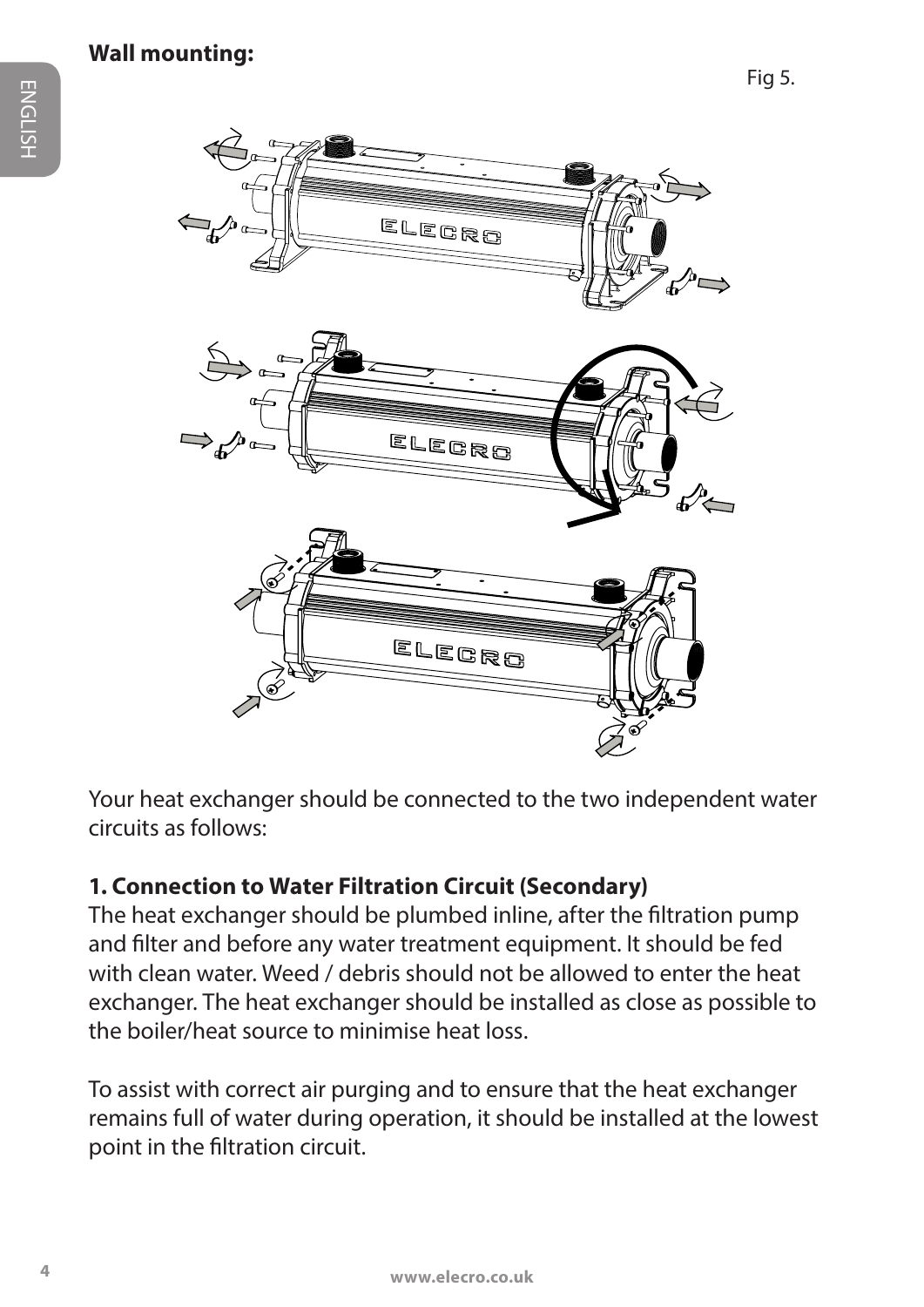#### **2. Connection to Heating or Cooling Circuit (Primary)**

The heat exchanger should be connected directly to the primary heating circuit i.e. boiler, via the 1" BSP male connectors, see diagram below.

#### **NOTE: The circulation pump of the primary circuit should be controlled by a thermostat, which should be connected via the filtration pump to allow heating only when the filtration pump is running.**

Air bleed valves should be installed at the high points of the primary circuit. To ensure correct temperature detection, it is essential that the thermostat / thermistor is positioned at the water inlet of the heat exchanger.

#### **NOTE: The Thermostat Control is only included with the 'Optional' fully equipped kit. The standard unit is supplied only with a Thermostat pocket.**

Care should be taken not to over tighten any connections, as this could result in damage to the heat exchanger.



#### **Circulation direction:**

The primary and secondary circuits should be installed so water flows are counter current i.e. The hot water from the primary circuit should flow in the opposite direction to the water in the secondary circuit.

#### **CAUTION**

If the heat exchanger is not used during winter months it must be drained to prevent frost damage.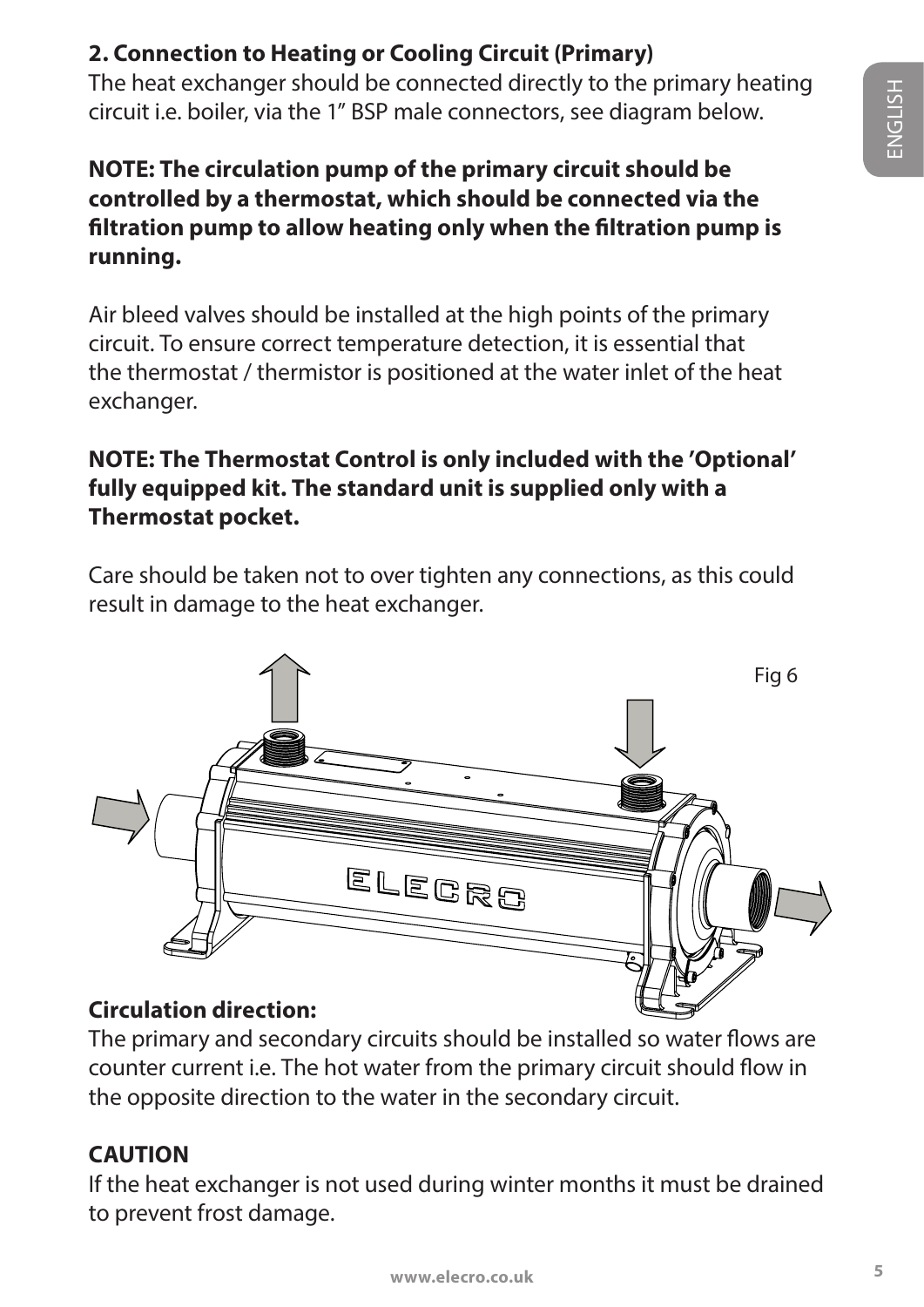**NOTE:** For Winterising / maintenance - it is recommended that the heat exchanger is installed with isolation valves on both water input and output sides of the primary and secondary circuits. This will allow the water to be shut off on both sides and aid removal from the system, when required.

### **Guarantee**

Your Escalade welded heat exchanger is guaranteed for two years from the date of purchase against faulty workmanship and materials.

ELECRO ENGINEERING LTD will replace or repair, at it's discretion, any faulty units or components returned to the company for inspection. Proof of purchase may be required.

ELECRO ENGINEERING LTD will not be liable in cases of incorrect installation, inappropriate use or neglect.

CE Declaration Of Conformity

The manufacturer declares that the herewith products or ranges.

#### **HEAT EXCHANGERS**

Are in conformity with the provisions: of the ELECTROMAGNETIC COMPATIBILITY directive 89/336/EEC, as amended 93/068/EEC. Controlled by AEMC Measures laboratory technical report no P96045T The harmonised standards have been applied: EN 55014—EN 55104

**EN 55011 EN 55022 CEI 801-4 CEI 801-2 CEI 801-3**

of the LOW VOLTAGE directive 73/23/EEC. The harmonised standards have been applied **EN 60335-2-35**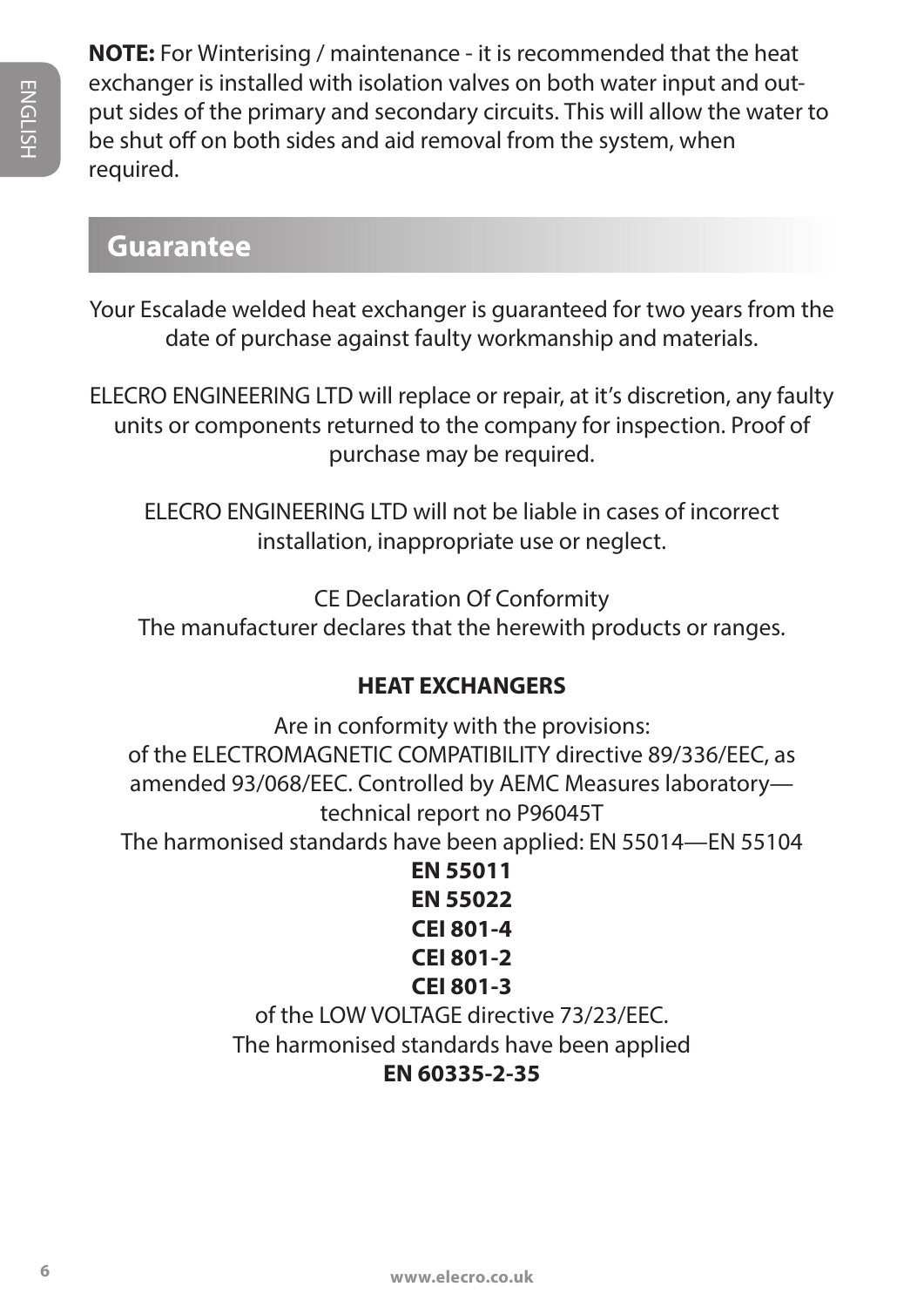# **RoHS compliance statement**

Elecro Engineering Limited certify that our Heater Exchanger range complies in accordance with RoHS Directive 2002/95/EC on the restriction of hazardous substances.

# **Waste of Electrical / Electronic Equipment**

#### This product complies with EU directive 2002/96/EC **Do Not dispose of this product as unsorted municipal waste.**



 This symbol on the product or on it's packaging indicates that this product should not be treated as household waste. Instead it should be handed over to the applicable collection point for the recycling of electrical and electronic equipment.

 By ensuring this product is disposed of correctly you will help prevent potential negative consequences for the environment and human health, which could otherwise be caused by inappropriate waste handling of this product. The recycling of materials will help to conserve natural resources. For more information please contact your local Civic office, your household waste disposal service or the retailer where you purchased the product.